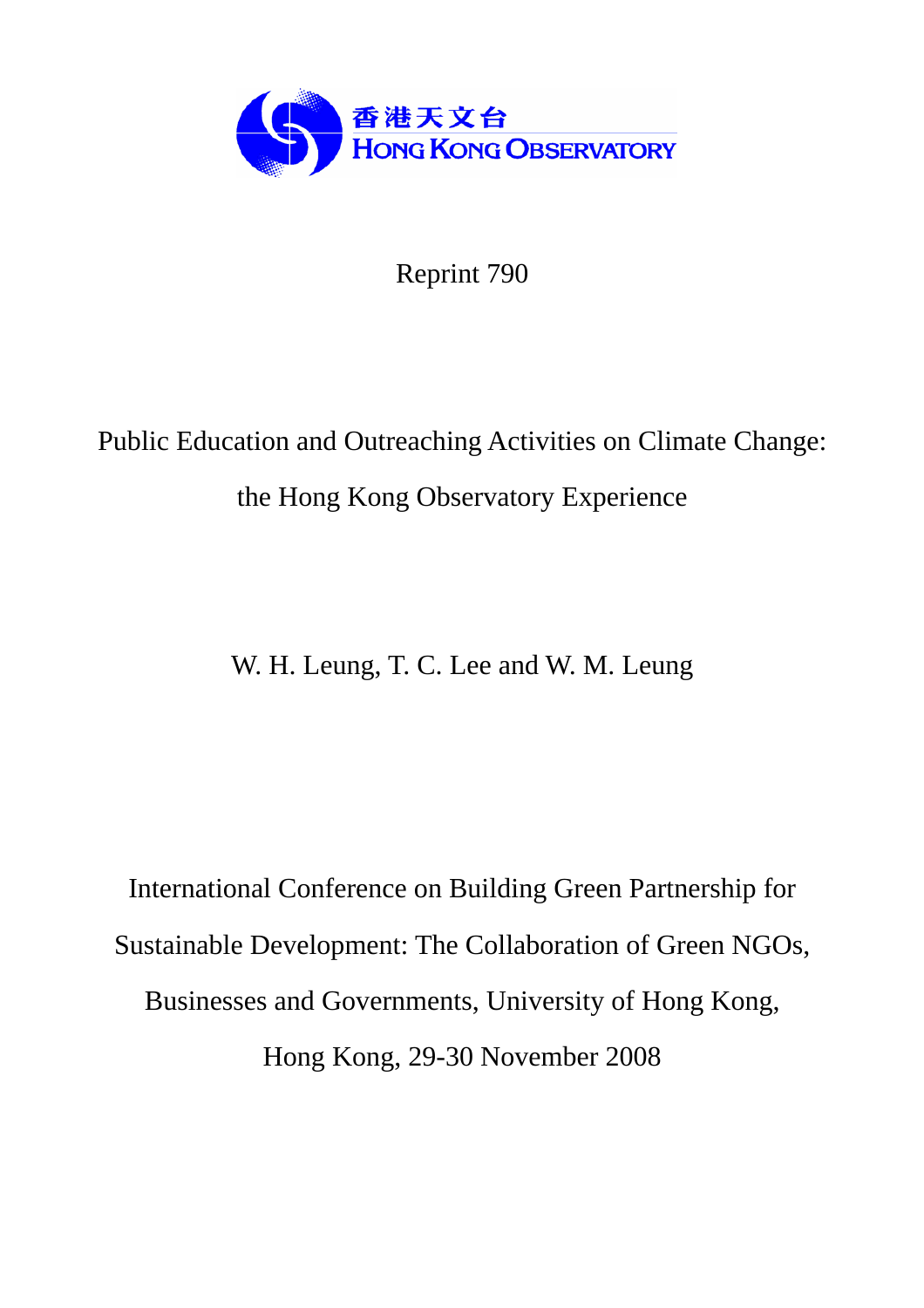# **Public Education and Outreaching Activities on Climate Change: the Hong Kong Observatory Experience**

W. H. Leung, T. C. Lee and W. M. Leung Hong Kong Observatory

#### **Abstract**

The Hong Kong Observatory (HKO) has been actively promoting public understanding and awareness of climate change in recent years. Apart from engaging the media, this is also done by partnering with non-governmental organizations (NGOs) and different stakeholders to broaden the reach of its publicity activities on climate change. Examples include participating in the "No Air-conditioning Day" campaign organized by the Footprint, the Solar Cart Race organized by the Friends of the Earth, the Climateers Programme of the World Wild Fund, etc. To engage school children on the subject, HKO produced an educational package on climate change for free distribution to schools and libraries, and developed a webpage on climate change in 2007. In the same year, a team of professional meteorologists from HKO was formed to deliver talks on climate change for school children and other organizations. Looking ahead, HKO will continue to promote the public's understanding about the basic causes of climate change, its potential impacts and what we can do to reduce climate change; and to actively engage various sectors of the society to broaden the reach of publicity campaigns. This paper describes the experience of HKO in reaching out to the community and in collaborating with other organizations in promoting public awareness of climate change.

## **Introduction**

In recent years, climate change has become a hot topic of discussion globally. In 2007, the Intergovernmental Panel on Climate Change (IPCC) and former Vice President of the United States, Albert Arnold Gore were awarded of the Nobel Peace Prize for their efforts to build up and disseminate greater knowledge about man-made climate change, and to lay the foundations for the measures that are needed to counteract such change. In Hong Kong, different sectors of the community, including government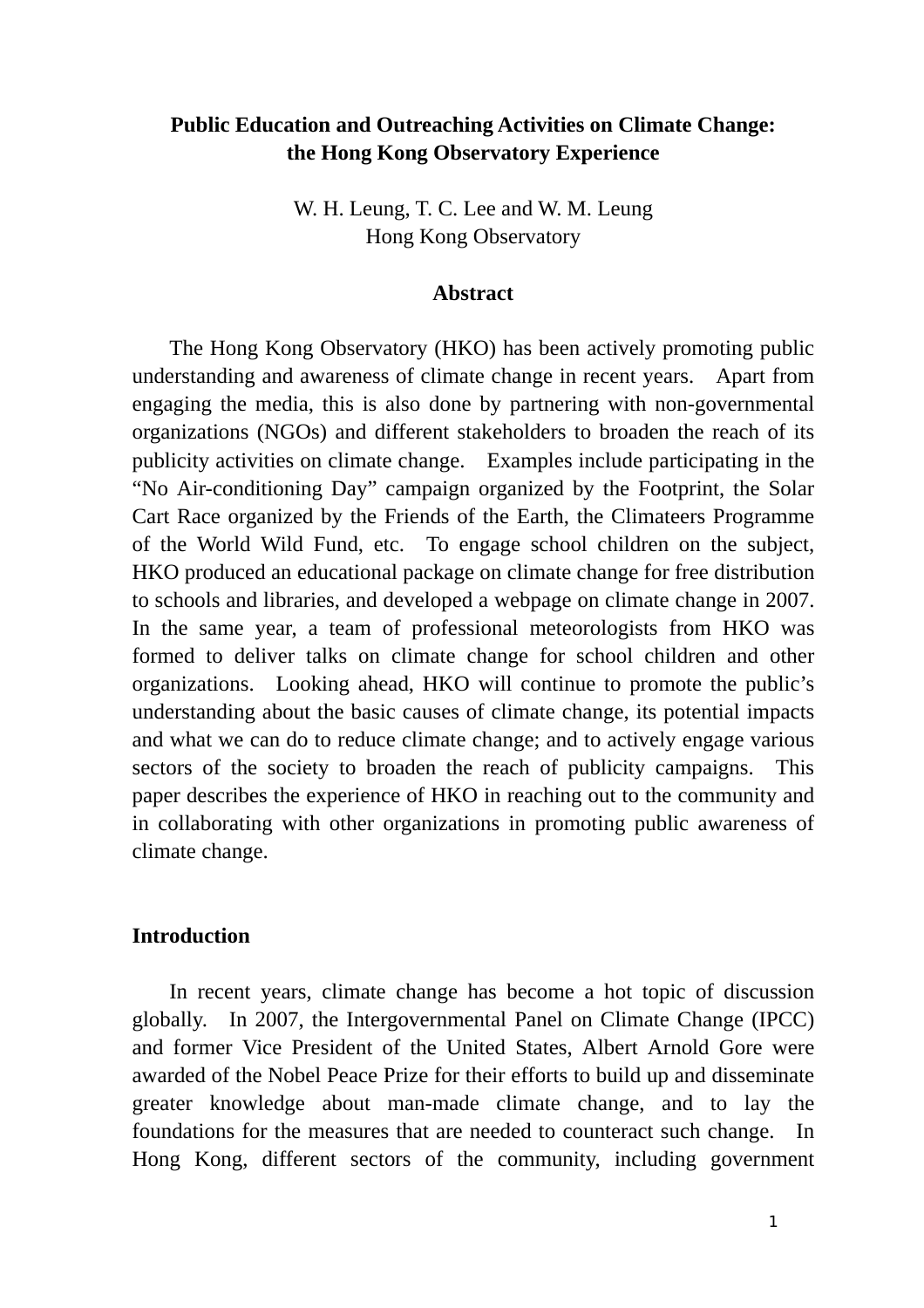departments, non-governmental organizations (NGOs) and private sectors, have been working actively to raise the awareness of the public on climate change issues. The Hong Kong Observatory (HKO) has been working proactively to keep all sectors of the public informed about the changes that are taking place in the local climate. Efforts have also been made to help the public to understand the scientific basis of such changes and what an individual or organization can do to combat climate change. Details about the work of HKO in this endeavour are described below.

### **Climate Change Science for the Layman**

 According to the Fourth Assessment Report (AR4) published by the IPCC in 2007, warming of the climate system is unequivocal [IPCC, 2007]. Over the years, HKO has carried out scientific studies to evaluate the observed climate trends in Hong Kong due to global warming and urbanization effects [Wong *et al.*, 2003, Leung *et al.*, 2004; Lam, 2006; Yeung, 2006; Wu *et al.*, 2008]. To project into the future, starting in 2004, HKO has conducted studies on the possible future trends of temperature and rainfall in Hong Kong up to the end of the 21st century based on the latest IPCC assessments of global climate change [Leung *et al.*, 2004; Wu *et al.*, 2006; Leung *et al.*, 2007]. In the light of the revised global projections in AR4 of IPCC, HKO has updated its projections for the temperature in Hong Kong in the 21st century. This update has taken into account various greenhouse gas emission scenarios and the effect of urbanization in Hong Kong. Salient results of the updated projections were announced by the Director of the Hong Kong Observatory, Mr. Lam Chiu-ying, during HKO's annual media briefing in March 2008 (Figure 1).

In order to facilitate the public to understand the scientific findings of different climate change studies, HKO packaged those findings into messages that struck a chord with the layman. The key was to relate the scientific findings to the everyday experience of the ordinary people [Lam, 2007].

 This was well demonstrated in the use of the "No Winter" message while briefing the media on the temperature projections for Hong Kong in the  $21<sup>st</sup>$ century. The prediction that "*a 3.0 to 6.8 °C rise in temperature by the end of 21st century and the number of cold days with temperature falling below*  12<sup>o</sup>C would drop on average to less than one day per winter around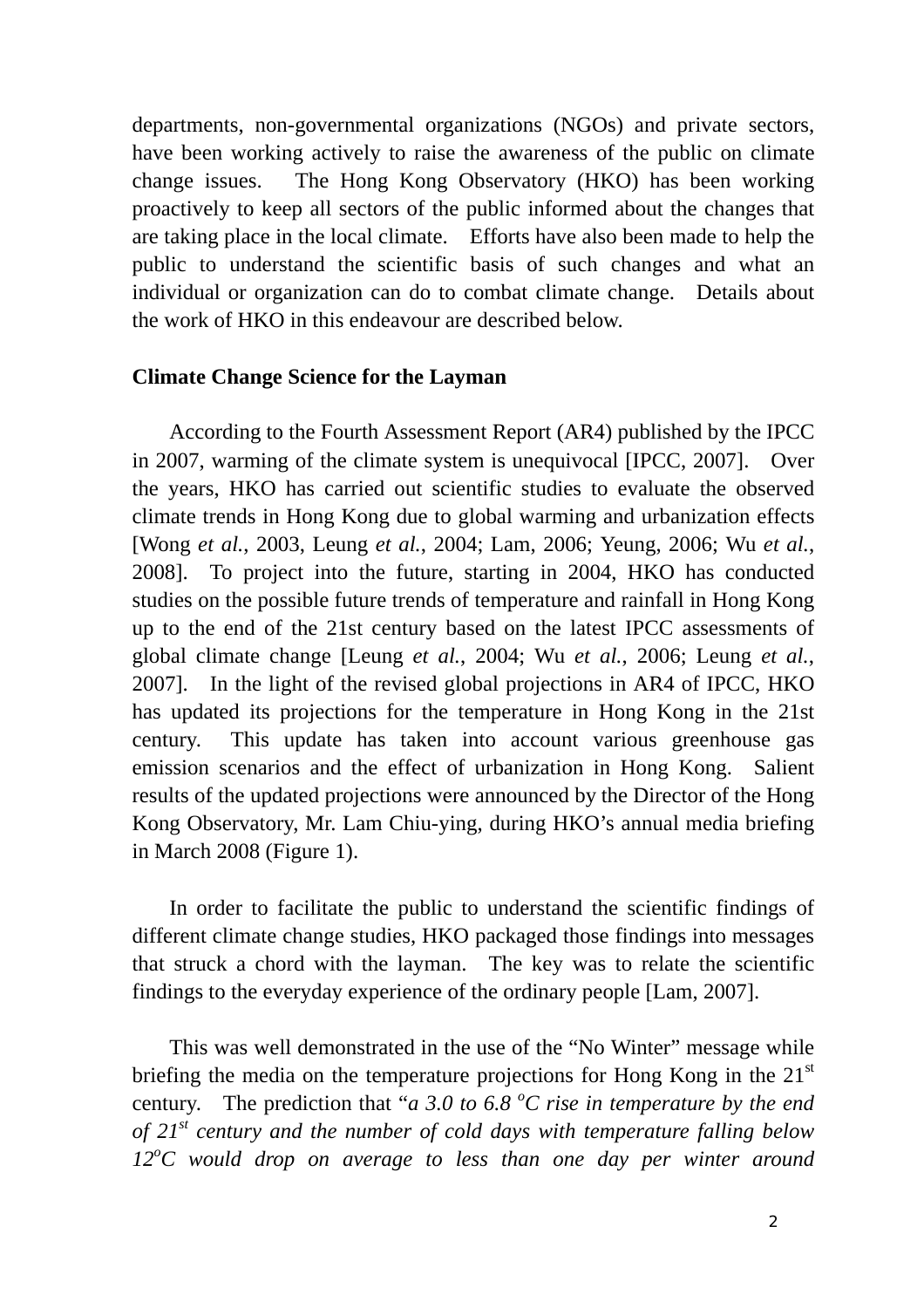*2030-2039 in Hong Kong*" (Figure 2), while scientifically precise, may be difficult for most people to comprehend. However, when we described the results as "*winter will disappear some 30 years later in Hong Kong*", it became a punchy message which a man in the street could easily understand and remember [Lam, 2008]. This particular message was well covered by the press and widely cited by many NGOs as a key impact of climate change on Hong Kong.

#### **Stakeholder Engagement**

 The scope of climate change education and outreaching in Hong Kong has been gradually expanding in the last decade, thanks to the effort by some NGOs and the private sector, amongst others. These bodies have become the key proponents of action against climate change. Their endeavour complement government programmes/policies to educate industries and the public regarding climate change. The unique role of HKO as the government department responsible for studying the scientific basis of climate change has lent itself to building a partnership with these stakeholders in climate change education, providing an authoritative voice and synergy for promoting public awareness and understanding on this important topic.

 To encourage students to reduce their carbon footprints, HKO has been one of the supporting organizations for the "No Air-conditioning Day (無冷氣 日)" campaign organized by Footprint since 2005. HKO also joined the Solar Cart Race organized by the Friends of the Earth (FoE) to raise public interest on weather and climate. The name of the cart, "Solar Wind" (Figure 3), was chosen because apart from its implication of speed and power, both the "sun" and "wind" are also sources of renewable energy.

 The Director of the Hong Kong Observatory, Mr. Lam Chiu-ying, was invited as one of the models in the catwalk of the energy saving campaign on air-conditioning "Don't be Cold, be Cool!" organized by FoE (Figure 4). The campaign aims at raising public attention to a bizarre habit in Hong Kong where people turn down the air-conditioner and dress up for the artificial cold weather.

In May 2007, HKO provided support to the four professional engineering institutions of Hong Kong in the organization of the International Conference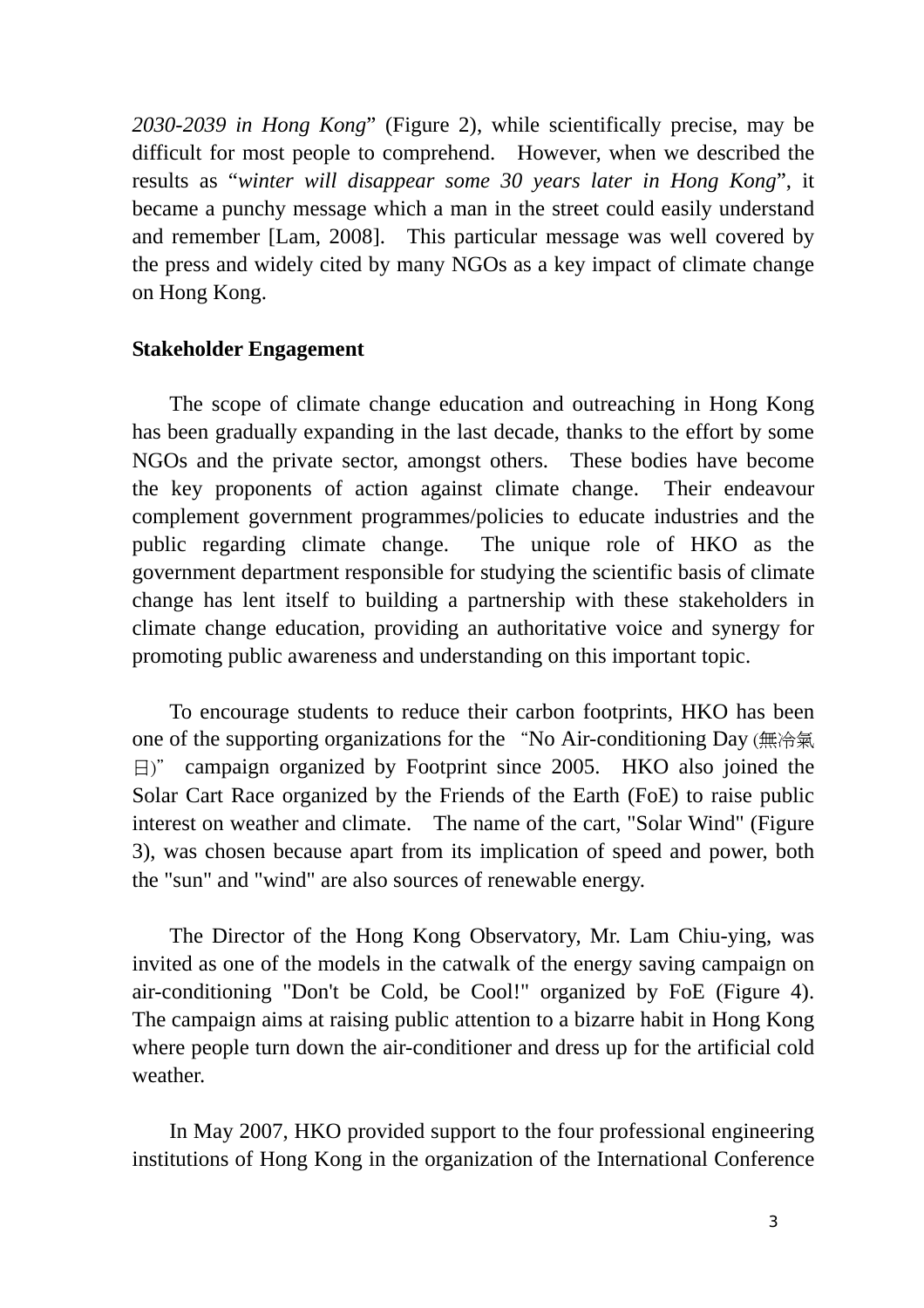on Climate Change. It was the first large-scale international conference on climate change ever held in Hong Kong, demonstrating the increasing awareness of Hong Kong on the importance of global climate change.

 Moreover, HKO has been collaborating with the WWF Hong Kong and the HSBC Climate Partnership in promoting public awareness on climate change, such as the Climateers Programme.

## **Mobilizing the Media**

 Media is an essential channel for HKO to deliver information to the public [Lam, 1997]. HKO officers proactively engage the media to promulgate information on climate change to the public via press conferences and feature interviews in newspapers and radio/TV programmes. From 2003 to present, nine press releases, several press conferences, and numerous face-to-face as well as telephone interviews were conducted by HKO regarding climate change.

## **School and Public Education**

With a view to enabling the younger generation to have a better understanding of climate change, HKO has produced an educational package on climate change for free distribution to schools and libraries in Hong Kong (Figure 5). Presented in Chinese and English, the educational package consists of a DVD containing an animated cartoon, a cartoon booklet, a CD-ROM containing PowerPoint presentations and a collection of publications and press releases on climate change, as well as another DVD containing the Oscar Award winning documentary "An Inconvenient Truth". The PowerPoint presentations, with different versions for primary and secondary schools, are intended to provide teachers with a ready tool for explaining to students the basic science of climate change, its impacts and the mitigation actions individuals could take. Brief notes are also provided to help teachers to make the presentation. The animated cartoon and cartoon booklet present climate change to young people in a medium with which they are familiar. It is hoped that the more lively approach will help drive home the message to students, in particular the responsibility of individuals in the mitigation of climate change. The package was very well received by schools, NGOs, and academic institutions. Over 2000 copies of the package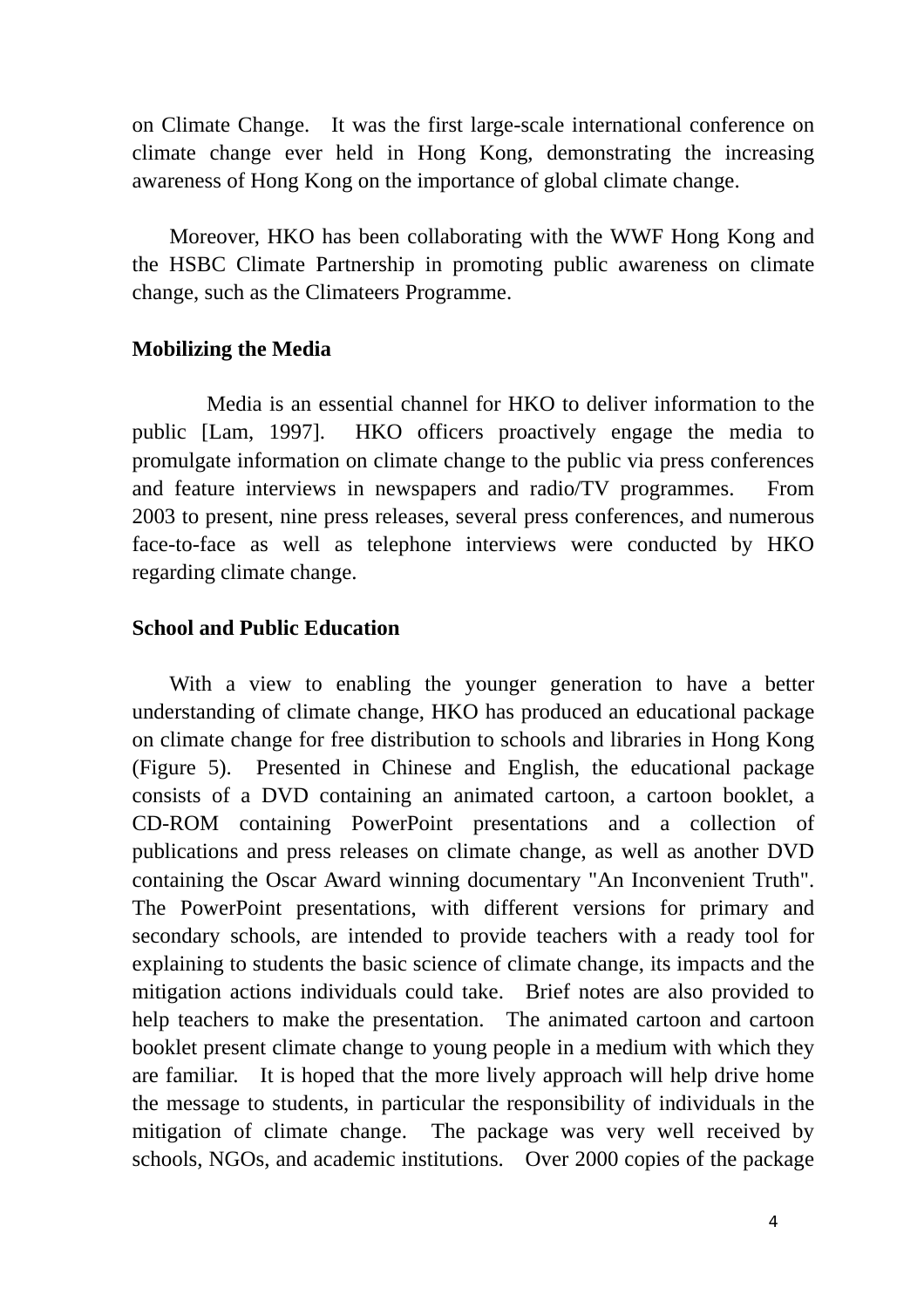have been distributed so far.

Nowadays, the Internet has become an important communication channel. On the Internet, HKO launched a one-stop climate change webpage in its website for public access in August 2007 (http://www.weather.gov.hk/clim ate change/climate change e.htm). The webpage serves to provide the public with a one-stop-shop for information on climate change, including the latest status of climate change both globally and locally in Hong Kong, resources such as related press releases and scientific reports, and suggestions on how we as an individual can help to reduce global warming. The webpage has become a popular online educational resource of climate change after its launch, receiving near 100,000 page hit per month.

It is important for the younger generation to have a proper understanding of climate change. A team of professional meteorologists from HKO was formed to deliver talks on climate change for schools and to give popular lectures on other public occasions. An Internet webpage for "Talks on Climate Change for Schools" is set up to provide a convenient channel for schools' to arrange such talks (http://www.weather.gov.hk/climate\_change/ talk on climate change e.htm). From September 2007 to October 2008, the HKO Speaker Team on Climate Change delivered more than 80 talks. The feedback is most encouraging.

Through the "Science in the Public Service" campaign (http://www.science.gov.hk), the "Climate Change - What can we do?" Student Project Competition was organized in 2008 to enhance students' understanding of climate change and its effects. More than 100 teams participated in the competition and many of the projects were of very high standard.

Besides public lectures given by HKO's staff, world-renowned climatologists were also invited to give talks in Hong Kong. For example, in 2003, Professor Lau Ngar-cheung of Geophysical Fluid Dynamics Laboratory, Princeton University, and Professor Ding Yihui, Vice Chair of IPCC Working Group 1, amongst others, were invited by HKO to speak to a full house in the Science Museum Lecture Hall in the occasion of HKO's 120<sup>th</sup> anniversary.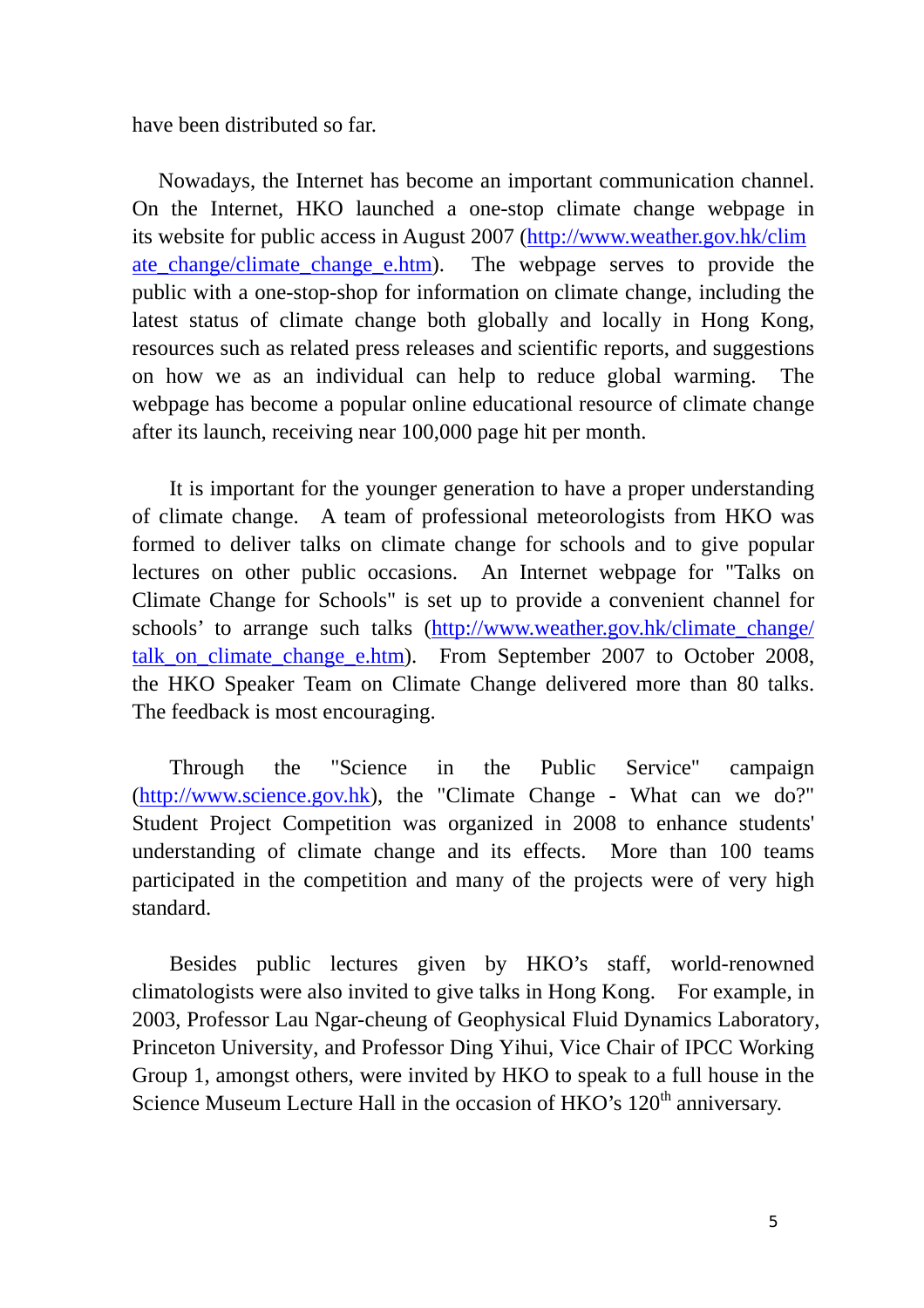# **Future Work**

HKO will continue to reach out to the Hong Kong public on the science of climate change, its potential impacts and what we can do to reduce the impacts of climate change. The key messages which HKO will emphasize are:

- (i) the climate change problem is real and imminent, it is incorrect to think that climate change is only a problem in the distant future; and
- (ii) each and everyone contribute to climate change and it is our moral obligation to take action to stop it.

 As more and more scientific data are becoming available, scientific study on climate change is an on-going process. HKO will closely keep track of the latest findings, especially the deliberations of IPCC, and will keep the public informed accordingly. HKO will also proactively engage with various sectors of the society and cooperate with NGOs and other organizations to promote the understanding and awareness of climate change.

# **References**

IPCC, 2007: *Climate Change 2007: The Physical Science Basis*. Contribution of Working Group I to the Fourth Assessment Report of the Intergovernmental Panel on Climate Change [Solomon, S., D. Qin, M. Manning, Z. Chen, M. Marquis, K.B. Averyt, M.Tignor and H.L. Miller (eds.)]. Cambridge University Press, Cambridge, United Kingdom and New York, NY, USA.

Lam, C.Y., 1997: Mobilizing the Media to Enhance the Visibility of Meteorological Services, Proceedings of the  $2<sup>nd</sup>$  Technical Conference on Management of Meteorological/Hydrometeorological services in Regional Association II (Asia), Macao 4-8 November 1997.

Lam, C.Y., 2006: On Climate Changes Brought About by Urban Living, PGBC Symposium 2006, 2 December 2006, Hong Kong, China, HKO Reprint No. 700.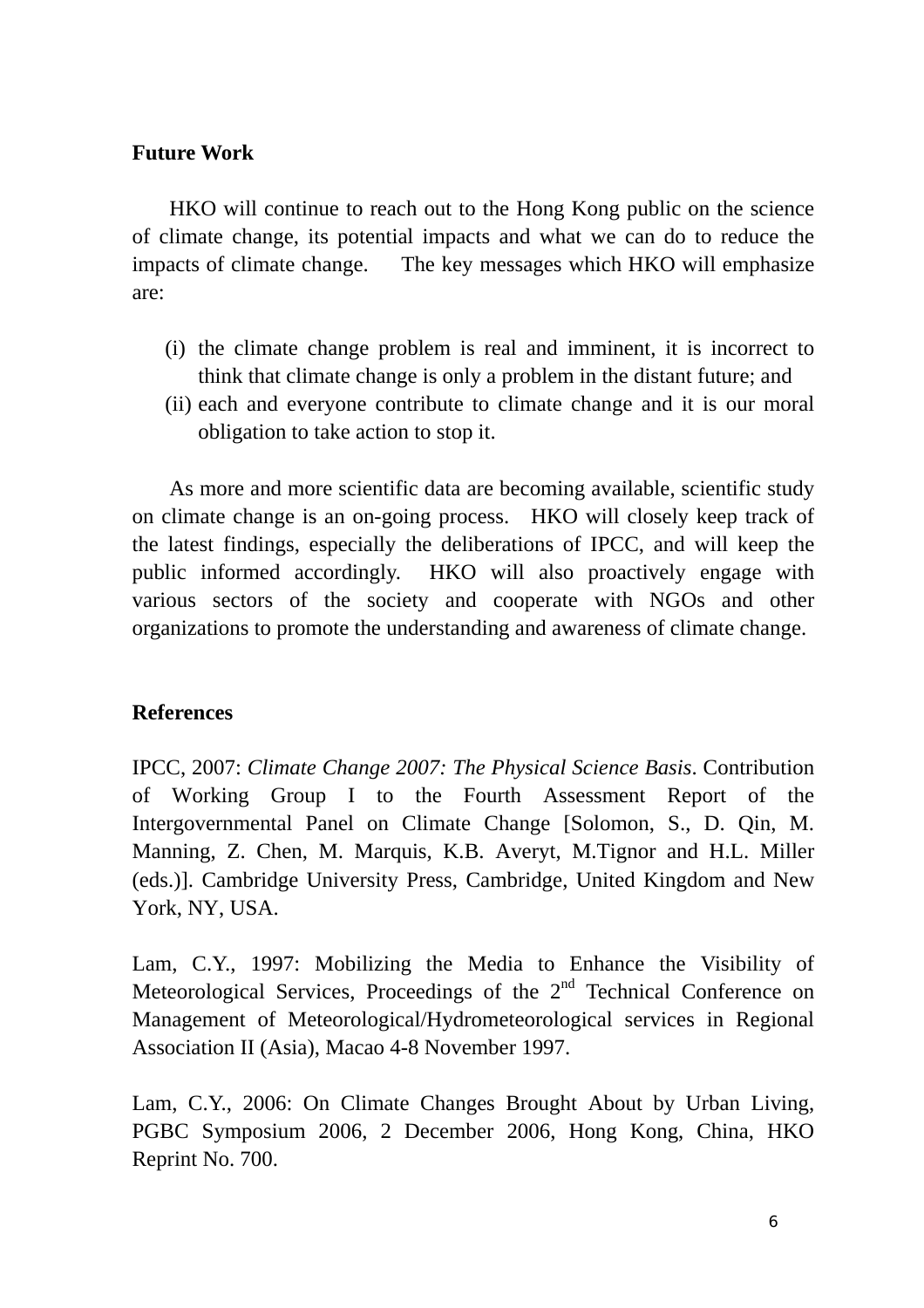Lam, C.Y., 2007: Climate Change - Meteorologists in Action, Presented in International Conference on Climate Change, Hong Kong, China, 29-31 May 2007, HKO Reprint No. 707.

Lam C.Y., 2008: Director of Hong Kong Observatory talks on climate change and 2008 outlook, Hong Kong Observatory press release. (http://www.weather.gov.hk/wxinfo/news/2008/pre0312e.htm)

Leung, Y.K., K.H. Yeung, E.W.L. Ginn & W.M. Leung, 2004: *Climate Change in Hong Kong*, HKO Technical Notes 107.

Leung, Y.K., E.W.L. Ginn, M.C. Wu, K.H. Yeung & W.L. Chang, 2004: Temperature Projections for Hong Kong in the 21st century, *Bull. HK. Met. Soc.*, **14**, Number 1/2, 2004, p.21-48, HKO Reprint No. 608.

Leung, Y.K., M.C. Wu, K.K. Yeung & W.M. Leung, 2007: Temperature Projections for Hong Kong based on IPCC Fourth Assessment Report, *Bull. HK. Met. Soc.*, **17**, 2007, HKO Reprint No. 764.

Wong, W.T., K.W. Li & K.H. Yeung, 2003: Long-Term Sea Level Change in Hong Kong, *Bull. HK. Met. Soc.*, **13**, p24-40, HKO Reprint No. 556.

Wu, M.C., Y.K. Leung & K.H. Yeung, 2006: Projected Change in Hong Kong's Rainfall in the 21st Century, *Bull. HK. Met. Soc*., **15**, No.1/2 2005, June 2006, p40-53, HKO Reprint No. 644.

Wu, M.C., Y.K. Leung, W.M. Lui & T.C. Lee, 2008: A Study on the Difference between Urban and Rural Climate in Hong Kong, Presented in 22rd Guangdong-Hong Kong-Macau Seminar on Meteorological Science and Technology, Zhongshan, China, 21-23 January 2008, HKO Reprint No. 745 (in Chinese with English Abstract).

Yeung, K.H., 2006: Issues Related to Global Warming - Myths, Realities and Warnings, Presented in 5th Conference on Catastrophe Insurance in Asia, Hong Kong, China, 20-21 June 2006, HKO Reprint No. 647.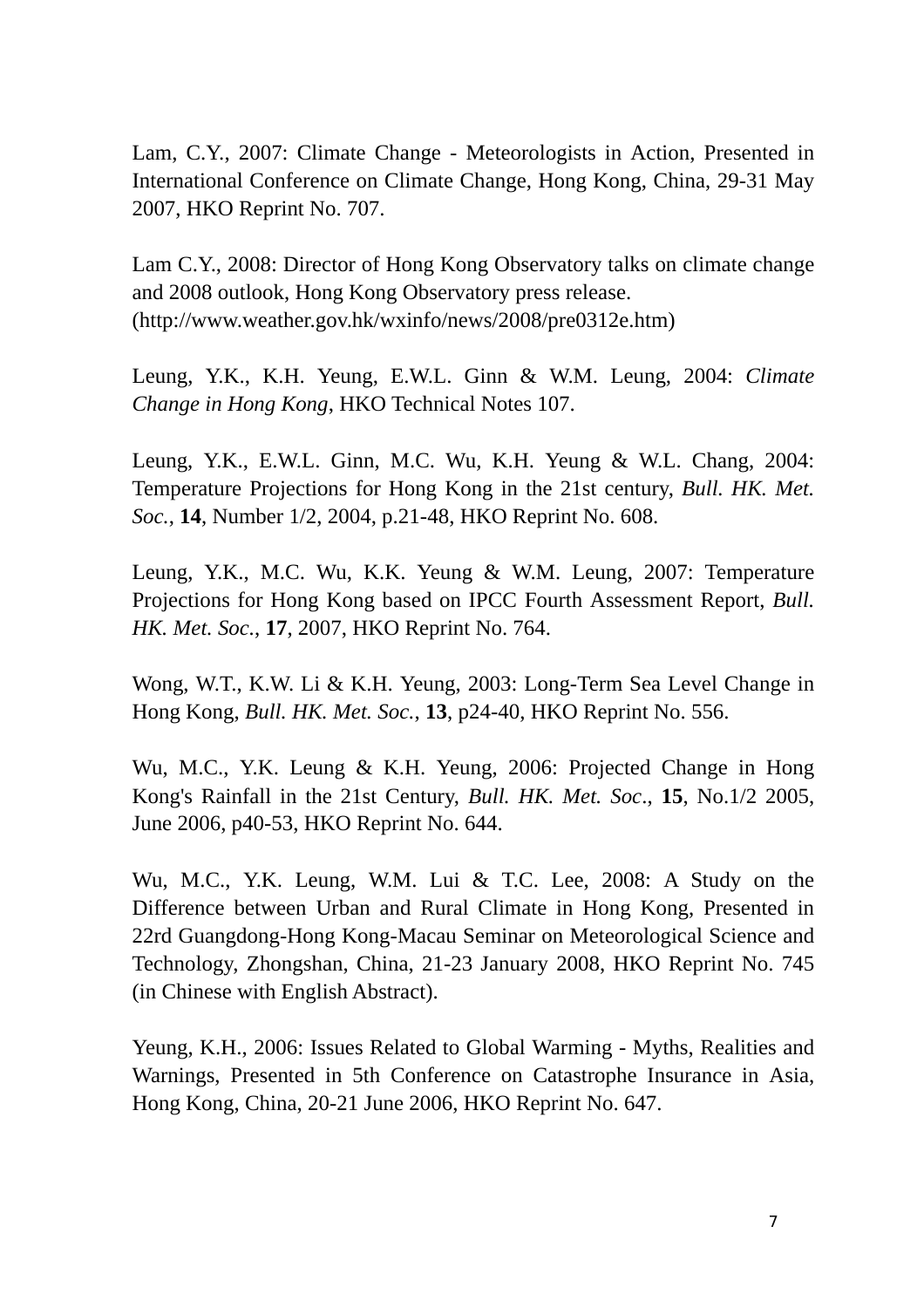

Figure 1 The Director of Hong Kong Observatory, Mr. Lam Chiu-ying, announced the updated projection for the temperature trend in Hong Kong in the 21st century at the Observatory's annual media briefing on 12 March 2008.



Figure 2 Past and projected annual number of cold days in winter for Hong Kong (Leung *et al.*, 2008).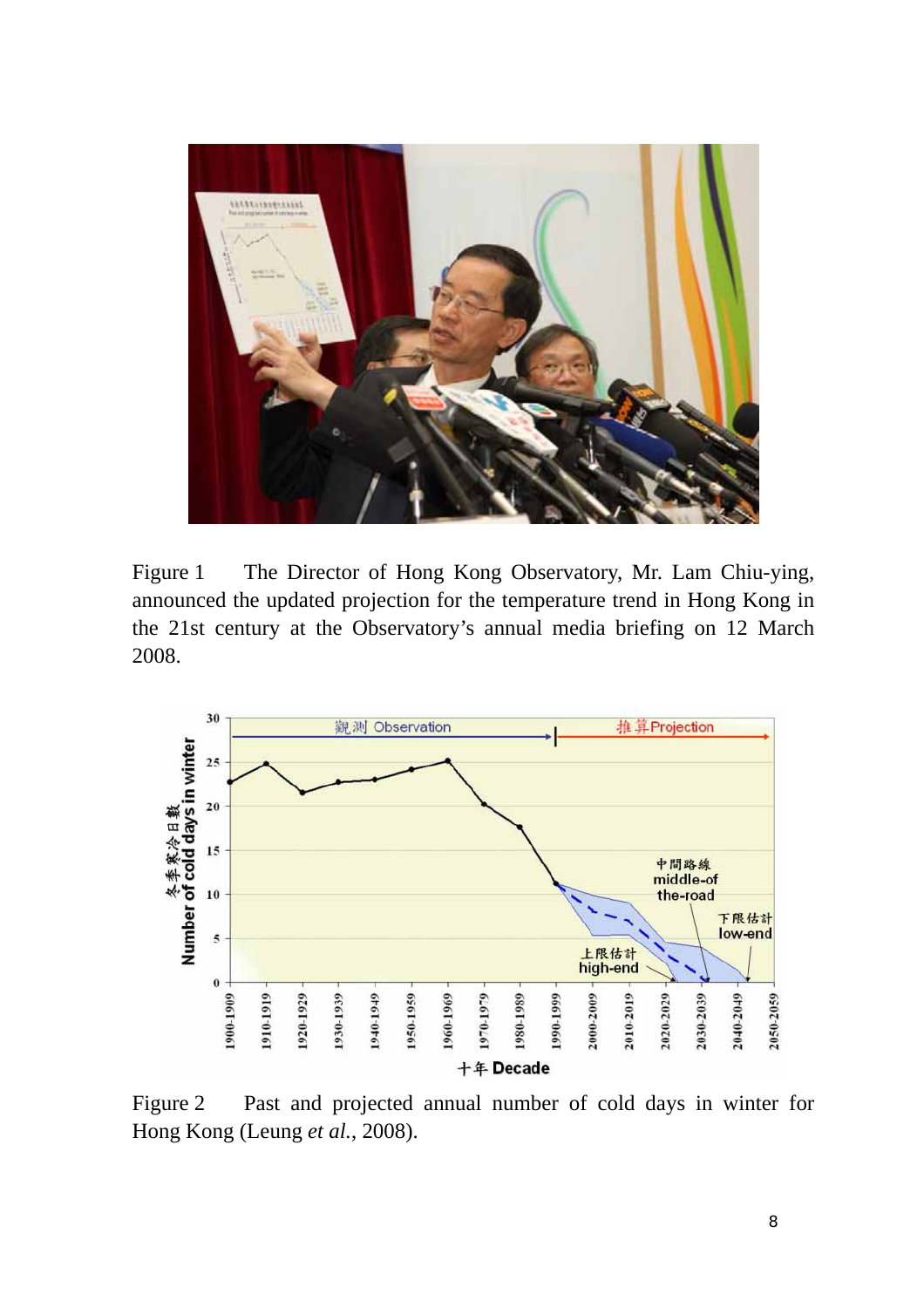

Figure 3 The Hong Kong Observatory participated in the Solar Cart Race organized by the Friends of the Earth.



Figure 4 The Director of Hong Kong Observatory, Mr. Lam Chiu-ying, go on catwalk to demonstrate how to dress down for a hot summer